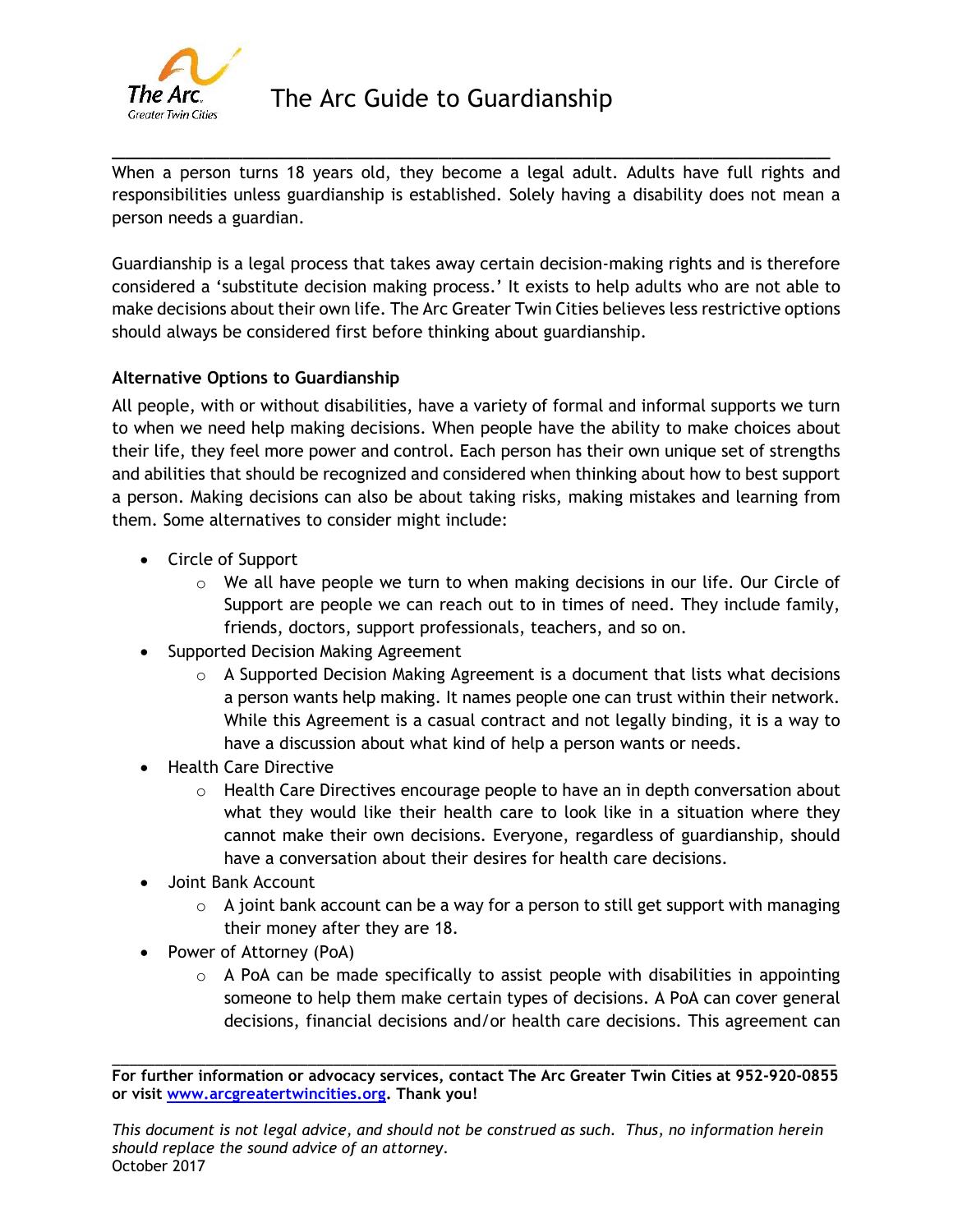

\_\_\_\_\_\_\_\_\_\_\_\_\_\_\_\_\_\_\_\_\_\_\_\_\_\_\_\_\_\_\_\_\_\_\_\_\_\_\_\_\_\_\_\_\_\_\_\_\_\_\_\_\_\_\_

be created or ended at any time. To use a Power of Attorney in helping a person make decisions, The Arc Greater Twin Cities suggests you work with an attorney.

- Representative (Rep) Payee
	- $\circ$  When a person is receiving Social Security benefits, they can receive help in managing this money through a designated Rep Payee. This person manages the account where the Social Security money is deposited, receives the benefits on behalf of the person and completes annual reporting to the Social Security Administration.
- Supplemental/Special Needs Trust
	- $\circ$  A future planning tool, a trust is a way for a person to have a large amount of money in their name, managed by a trustee, without it affecting their eligibility for government benefits, like Medical Assistance (MA) or Supplemental Security Income (SSI).
- ABLE Account
	- $\circ$  This is an account that encourages and allows people with disabilities to save more of their own money. An ABLE Account can hold up to \$14,000 a year (\$100,000 over a lifetime) without it affecting a person's Social Security or Medical Assistance benefits.

### **Guardianship Powers**

There are 7 powers of guardianship. Each power is determined individually through a discussion with one's family and is finalized in a court process. A limited guardianship is when a guardian only has a select few powers that are necessary to support the person. With limited guardianship, all decisions in the other areas are the individual's choice. One can still be supported in making decisions through additional the alternatives to guardianship listed above. The legal powers of guardianship include:

- 1. Determining place of abode (where the person lives)
- 2. Care, comfort and maintenance (needs for shelter, nutrition and access to service including academic and vocational services)
- 3. Reasonable care for personal effects (clothing and furniture)
- 4. Medical or other professional care
- 5. Approval or withholding of contracts
- 6. Supervisory authority
- 7. Accessing government benefits

\_\_\_\_\_\_\_\_\_\_\_\_\_\_\_\_\_\_\_\_\_\_\_\_\_\_\_\_\_\_\_\_\_\_\_\_\_\_\_\_\_\_\_\_\_\_\_\_\_\_\_\_\_\_\_\_\_\_\_\_\_\_\_\_\_\_\_\_\_\_\_\_\_\_\_\_\_\_\_\_\_\_\_\_\_ **For further information or advocacy services, contact The Arc Greater Twin Cities at 952-920-0855 or visit [www.arcgreatertwincities.org.](http://www.arcgreatertwincities.org/) Thank you!**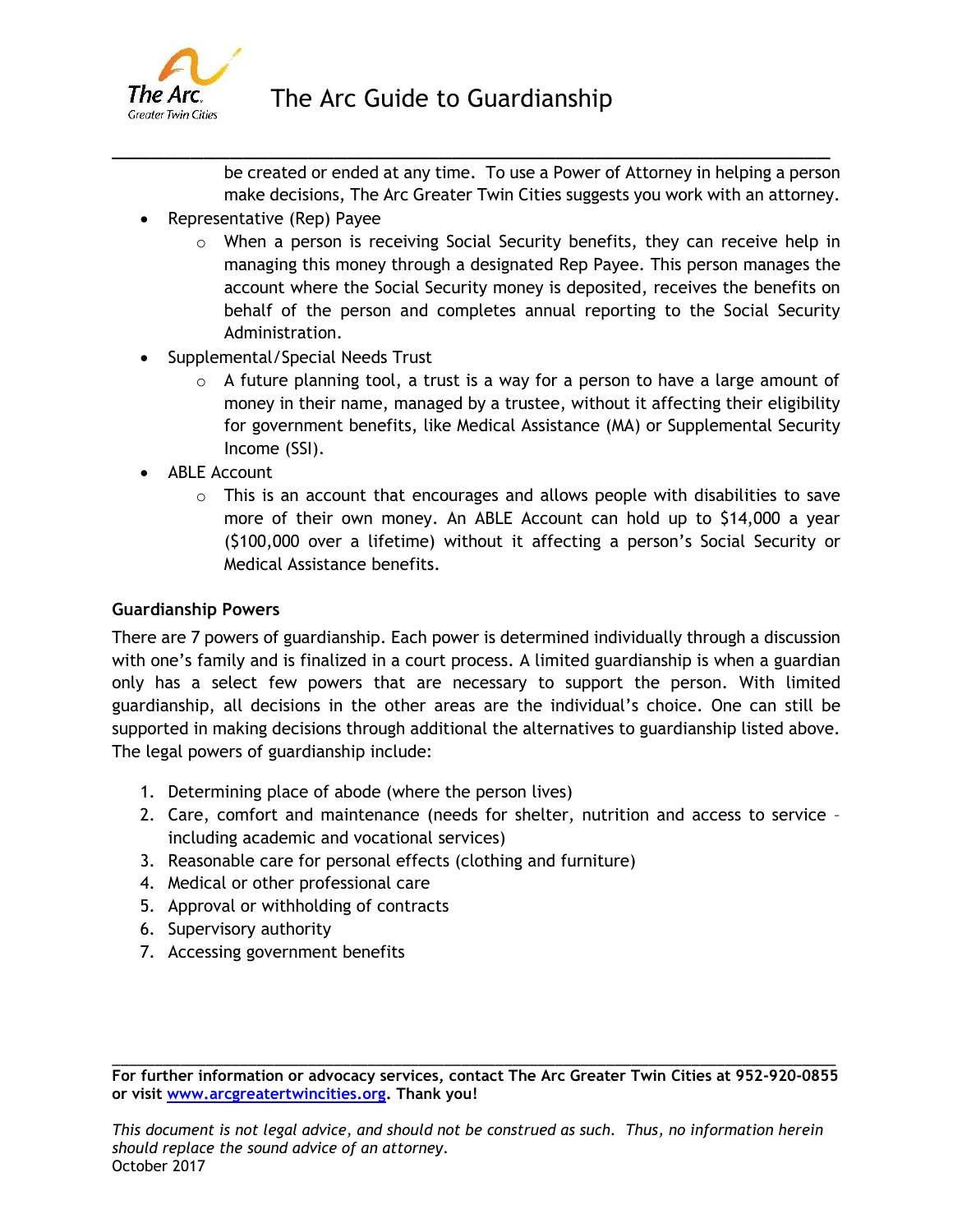

## **Frequently Asked Questions**

### **What does the term 'ward 'mean?**

People under guardianship are referred to as "wards" or "protected persons" in the court system. Depending on which powers are granted, guardians make legal decisions on behalf of the ward.

\_\_\_\_\_\_\_\_\_\_\_\_\_\_\_\_\_\_\_\_\_\_\_\_\_\_\_\_\_\_\_\_\_\_\_\_\_\_\_\_\_\_\_\_\_\_\_\_\_\_\_\_\_\_\_

#### **What are a person's rights under guardianship?**

Regardless of the level of guardianship, people with disabilities have civil and constitutional rights. These rights can be found in the Bill of Rights. It includes everything from the right to be treated with dignity and respect, to the right to privacy, to the right to get married and have children. All people under guardianship should have the right to make decisions about their life and have choice whenever possible. Guardians are expected to engage 'wards' in decision making to ensure that their preferences and desires are known, considered, and achieved.

#### **How can I individualize guardianship?**

Alternatives to guardianship are a great way to support a person and encourage their own self-determination. If someone needs assistance in decision making that cannot be covered through alternatives, consider a limited guardianship. One can pick and choose only the powers of guardianship that are needed. Additional alternatives to guardianship can be paired with the selected powers to ensure a person has all the support they need in decision making.

#### **Do I need an attorney?**

The Arc Greater Twin Cities recommends that families utilize an attorney to assist them through the process. Guardianship and other 'Special Needs Law' is very intricate and specific. It is vital to work with a professional who is well-versed in the process and laws. Contact The Arc Greater Twin Cities to receive a list of attorneys in the Twin Cities metro area.

#### **What is the cost of guardianship?**

If the person with the disability (regardless of parental income) is not able to pay the fees and costs for establishing the guardianship, the family and their attorney may proceed with In Forma Pauperis (IFP). IFP will waive the court fees and pay attorney fees. The rules for In Forma Pauperis vary by county of residence. Most counties will not approve a petition if the family has a funded Supplemental or Special Needs Trust for the benefit of the person with the disability. Not all attorneys agree to represent In Forma Pauperis.

#### **What yearly paperwork needs to be submitted?**

Guardians must provide an *Annual Report of Well-Being* to the county district court where the guardianship is established. This is very important. Guardians are not reminded to send this in. Mark your calendar to complete this form every year. You can find this form at [http://www.mncourts.gov/Help-Topics/Guardianship-and-Conservatorship.aspx.](http://www.mncourts.gov/Help-Topics/Guardianship-and-Conservatorship.aspx)

\_\_\_\_\_\_\_\_\_\_\_\_\_\_\_\_\_\_\_\_\_\_\_\_\_\_\_\_\_\_\_\_\_\_\_\_\_\_\_\_\_\_\_\_\_\_\_\_\_\_\_\_\_\_\_\_\_\_\_\_\_\_\_\_\_\_\_\_\_\_\_\_\_\_\_\_\_\_\_\_\_\_\_\_\_ **For further information or advocacy services, contact The Arc Greater Twin Cities at 952-920-0855 or visit [www.arcgreatertwincities.org.](http://www.arcgreatertwincities.org/) Thank you!** 

*This document is not legal advice, and should not be construed as such. Thus, no information herein should replace the sound advice of an attorney.* October 2017